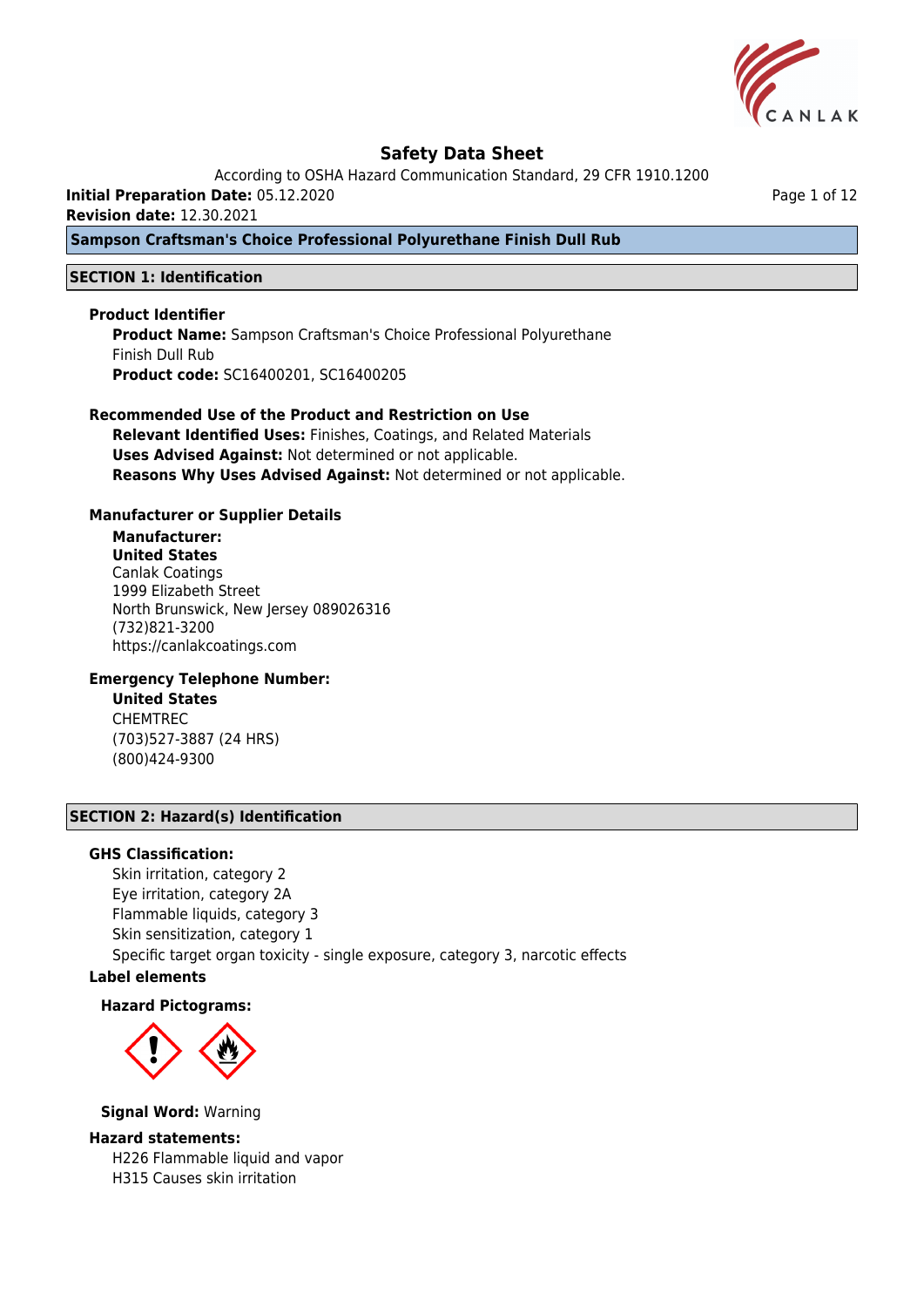According to OSHA Hazard Communication Standard, 29 CFR 1910.1200

**Initial Preparation Date:** 05.12.2020

**Revision date:** 12.30.2021

# **Sampson Craftsman's Choice Professional Polyurethane Finish Dull Rub**

H319 Causes serious eye irritation H317 May cause an allergic skin reaction H336 May cause drowsiness or dizziness **Precautionary Statements:** P264 Wash skin thoroughly after handling P280 Wear protective gloves/protective clothing/eye protection/face protection P210 Keep away from heat/sparks/open flames/hot surfaces. No smoking P233 Keep container tightly closed P240 Ground/bond container and receiving equipment P241 Use explosion-proof electrical/ ventilating/ lighting/.../ equipment P242 Use only non-sparking tools P243 Take precautionary measures against static discharge P261 Avoid breathing dust/fume/gas/mist/vapors/spray P272 Contaminated work clothing must not be allowed out of the workplace P271 Use only outdoors or in a well-ventilated area P302+P352 IF ON SKIN: Wash with plenty of water/ … P321 Specific treatment (see ... on this label) P332+P313 If skin irritation occurs: Get medical advice/attention P362 Take off contaminated clothing and wash it before reuse P305+P351+P338 IF IN EYES: Rinse cautiously with water for several minutes. Remove contact lenses, if present and easy to do. Continue rinsing P337+P313 If eye irritation persists: Get medical advice/attention P303+P361+P353 IF ON SKIN (or hair): Take off immediately all contaminated clothing. Rinse skin with water/shower P370+P378 In case of fire: Use ... to extinguish P333+P313 If skin irritation or rash occurs: Get medical advice/attention P363 Wash contaminated clothing before reuse P304+P340 IF INHALED: Remove victim to fresh air and keep at rest in a position comfortable for breathing P312 Call a POISON CENTER/doctor/.../if you feel unwell P403+P235 Store in a well-ventilated place. Keep cool P403+P233 Store in a well-ventilated place. Keep container tightly closed P405 Store locked up P501 Dispose of contents/container to… **Hazards Not Otherwise Classified:** None

# **SECTION 3: Composition/Information on Ingredients**

| <b>Identification</b>        | Name                                        | Weight % |
|------------------------------|---------------------------------------------|----------|
| CAS Number:<br>64742-47-8    | Distillates (petroleum), hydrotreated light | <60      |
| CAS Number:<br>$96 - 29 - 7$ | Methyl ethyl ketoxime                       | < 0.4    |

# **Additional Information:** None

# **SECTION 4: First Aid Measures**

# **Description of First Aid Measures**

# **General Notes:**

Show this Safety Data Sheet to the doctor in attendance.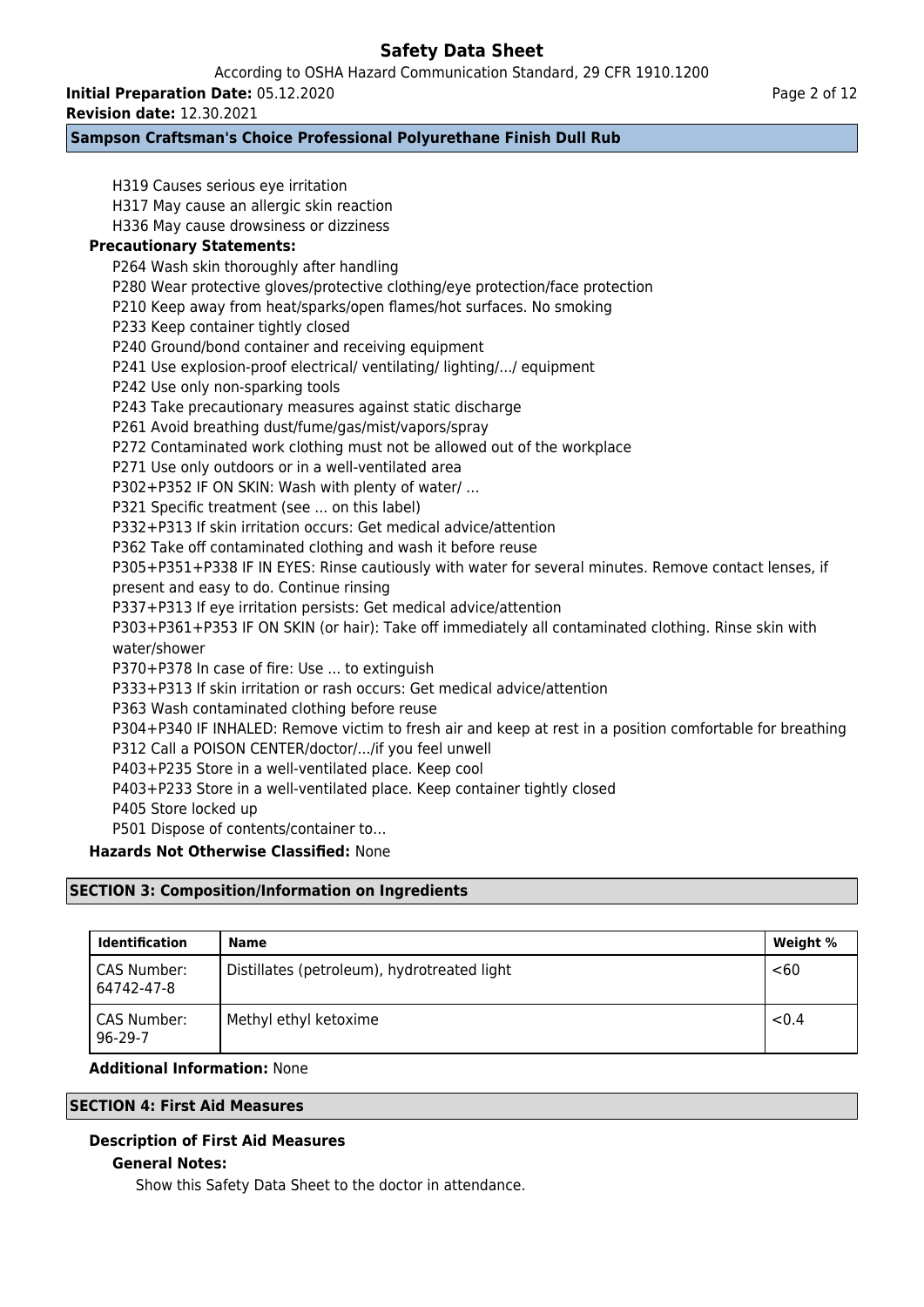According to OSHA Hazard Communication Standard, 29 CFR 1910.1200

**Initial Preparation Date:** 05.12.2020 **Revision date:** 12.30.2021

# **Sampson Craftsman's Choice Professional Polyurethane Finish Dull Rub**

# **After Inhalation:**

If inhaled, remove person to fresh air and place in a position comfortable for breathing. Keep person at rest. If breathing is difficult, administer oxygen. If breathing has stopped, provide artificial respiration. If experiencing respiratory symptoms, seek medical advice/attention.

If inhaled, remove person to fresh air and place in a position comfortable for breathing. Keep person at rest. If breathing is difficult, administer oxygen. If breathing has stopped, provide artificial respiration. If symptoms develop or persist, seek medical advice/attention.

# **After Skin Contact:**

Remove contaminated clothing and shoes. Rinse skin with copious amounts of water [shower] for several minutes. Launder contaminated clothing before reuse. If symptoms develop or persist, seek medical advice/attention.

# **After Eye Contact:**

Rinse eyes with plenty of water for several minutes. Remove contact lenses if present and easy to do so. Protect unexposed eye. If symptoms develop or persist, seek medical advice/attention. Rinse eyes with plenty of gently flowing lukewarm water for 15 minutes. Remove contact lenses if

present and easy to do so. Protect unexposed eye. If symptoms develop or persist, seek medical advice/attention.

### **After Swallowing:**

If swallowed, DO NOT induce vomiting unless told to do so by a physician or poison control center. Rinse mouth with water. Never give anything by mouth to an unconscious person. If spontaneous vomiting occurs, place on the left side with head down to prevent aspiration of liquid into the lungs. If symptoms develop or persist, seek medical advice/attention.

### **Most Important Symptoms and Effects, Both Acute and Delayed**

### **Acute Symptoms and Effects:**

Skin contact may result in redness, pain, burning and inflammation.

Eye contact may result in irritation, redness, pain, inflammation, itching, burning and tearing.

Product is flammable. Exposure to sources of ignition may cause physical injury.

Dermal exposure may cause an allergic skin reaction. Symptoms may include irritation, redness, pain, rash, inflammation, itching, burning and dermatitis.

Inhalation may have adverse effects on the central nervous system. Symptoms may include drowsiness, dizziness, headache, nausea and lowering of consciousness. Acute overexposure via inhalation may result in respiratory distress, confusion and unconsciousness.

### **Delayed Symptoms and Effects:**

Effects are dependent on exposure (dose, concentration, contact time).

# **Immediate Medical Attention and Special Treatment**

### **Specific Treatment:**

Overexposure via inhalation requires urgent medical treatment.

Skin/eye burns require immediate treatment.

### **Notes for the Doctor:**

Treat symptomatically.

### **SECTION 5: Firefighting Measures**

# **Extinguishing Media**

# **Suitable Extinguishing Media:**

Water mist/fog, carbon dioxide, dry chemical or alcohol resistant foam. Dry chemical, CO2, water spray or alcohol-resistant foam.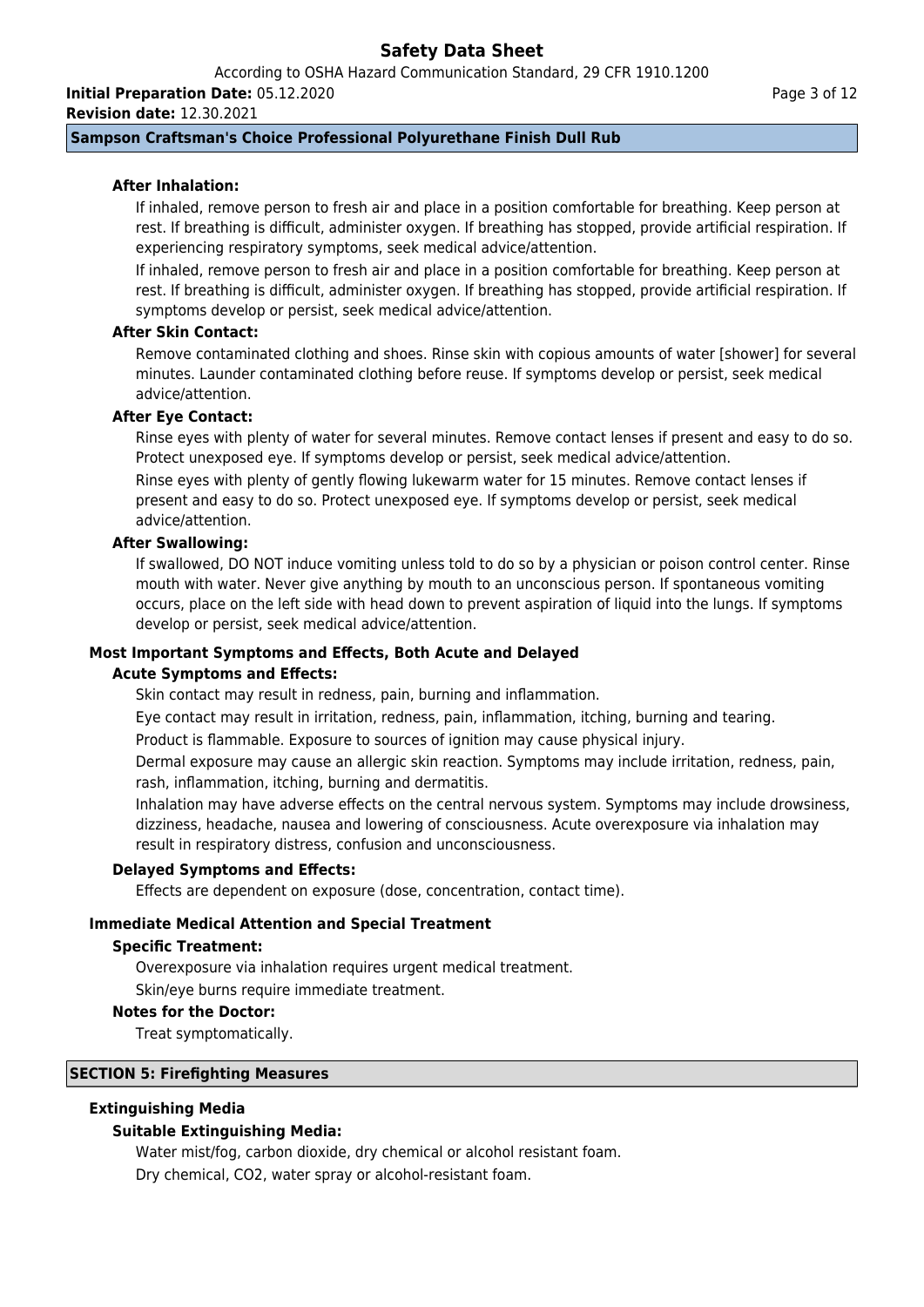According to OSHA Hazard Communication Standard, 29 CFR 1910.1200 **Initial Preparation Date:** 05.12.2020

**Revision date:** 12.30.2021

# **Sampson Craftsman's Choice Professional Polyurethane Finish Dull Rub**

# **Unsuitable Extinguishing Media:**

Do not use water jet.

# **Specific Hazards During Fire-Fighting:**

Thermal decomposition may produce irritating/toxic fumes/gases.

Flammable liquid. Will be easily ignitable by heat, sparks or flames. Vapors may form explosive mixtures with air. Vapors may travel to source of ignition and flash back. Most vapors are heavier than air. They will spread along ground and collect in low or confined areas (sewers, basements, tanks). Vapor explosion hazard indoors, outdoors or in sewers. Runoff to sewer may create fire or explosion hazard. Containers may explode when heated. Inhalation or contact with material may irritate or burn skin and eyes. Fire may produce irritating, corrosive and/or toxic gases. Vapors may cause dizziness or suffocation.

# **Special Protective Equipment for Firefighters:**

Fire-fighters should wear appropriate protective equipment and self-contained breathing apparatus (SCBA) with a full-face piece operated in positive pressure mode.

# **Special precautions:**

Avoid contact with skin, eyes, hair and clothing. Do not breathe fumes/gas/mists/aerosols/vapors/dusts. Move containers from fire area if safe to do so. Use water spray/fog for cooling fire exposed containers. Avoid unnecessary run-off of extinguishing media which may cause pollution.

Evacuate non-essential personnel. Ventilate closed spaces before entering. Consider initial evacuation for 300 meters in all directions. If tank/rail car is involved in the fire, ISOLATE for 800 meters in all directions. Fight fire from a maximum distance. Move containers from fire area if you can do it without risk. Use water spray/fog for cooling fire exposed containers. Withdraw immediately in case of rising sound from venting safety devices or discoloration of tank. Always stay away from tanks engulfed in fire. For massive fire, use unmanned hose holders or monitor nozzles. If this is impossible, withdraw from area and let fire burn. Stand by, at a safe distance, with extinguisher ready for possible re-ignition. A vapor-suppressing foam may be used to reduce vapors. Avoid unnecessary run-off of extinguishing media which may cause pollution. Do not handle damaged containers unless specialized to do so.

# **SECTION 6: Accidental Release Measures**

# **Personal Precautions, Protective Equipment, and Emergency Procedures:**

Evacuate unnecessary personnel. Ventilate area. Extinguish any sources of ignition. All equipment used when handling the product must be grounded. Wear recommended personal protective equipment (see Section 8). Avoid contact with skin, eyes and clothing. Avoid breathing mist, vapor, dust, fume and spray. Do not walk through spilled material. Wash thoroughly after handling.

Evacuate unnecessary personnel. Ventilate area. Extinguish any sources of ignition. Wear recommended personal protective equipment (see Section 8). Avoid contact with skin, eyes and clothing. Avoid breathing mist, vapor, dust, fume and spray. Do not walk through spilled material. Wash thoroughly after handling.

# **Environmental Precautions:**

Prevent further leakage or spillage if safe to do so. Prevent from reaching drains, sewers and waterways. Discharge into the environment must be avoided.

# **Methods and Material for Containment and Cleaning Up:**

Do not touch damaged containers or spilled material unless wearing appropriate personal protective clothing. Stop leak if you can do it without risk. A vapor-suppressing foam may be used to reduce vapors. Absorb or cover with dry earth, sand or other non-combustible material and transfer to containers for future disposal. Dispose of in accordance with all applicable regulations (see Section 13).

Do not touch damaged containers or spilled material unless wearing appropriate personal protective clothing. Stop leak if you can do it without risk. Contain and collect spillage and place in suitable container for future disposal. Dispose of in accordance with all applicable regulations (see Section 13).

# **Reference to Other Sections:**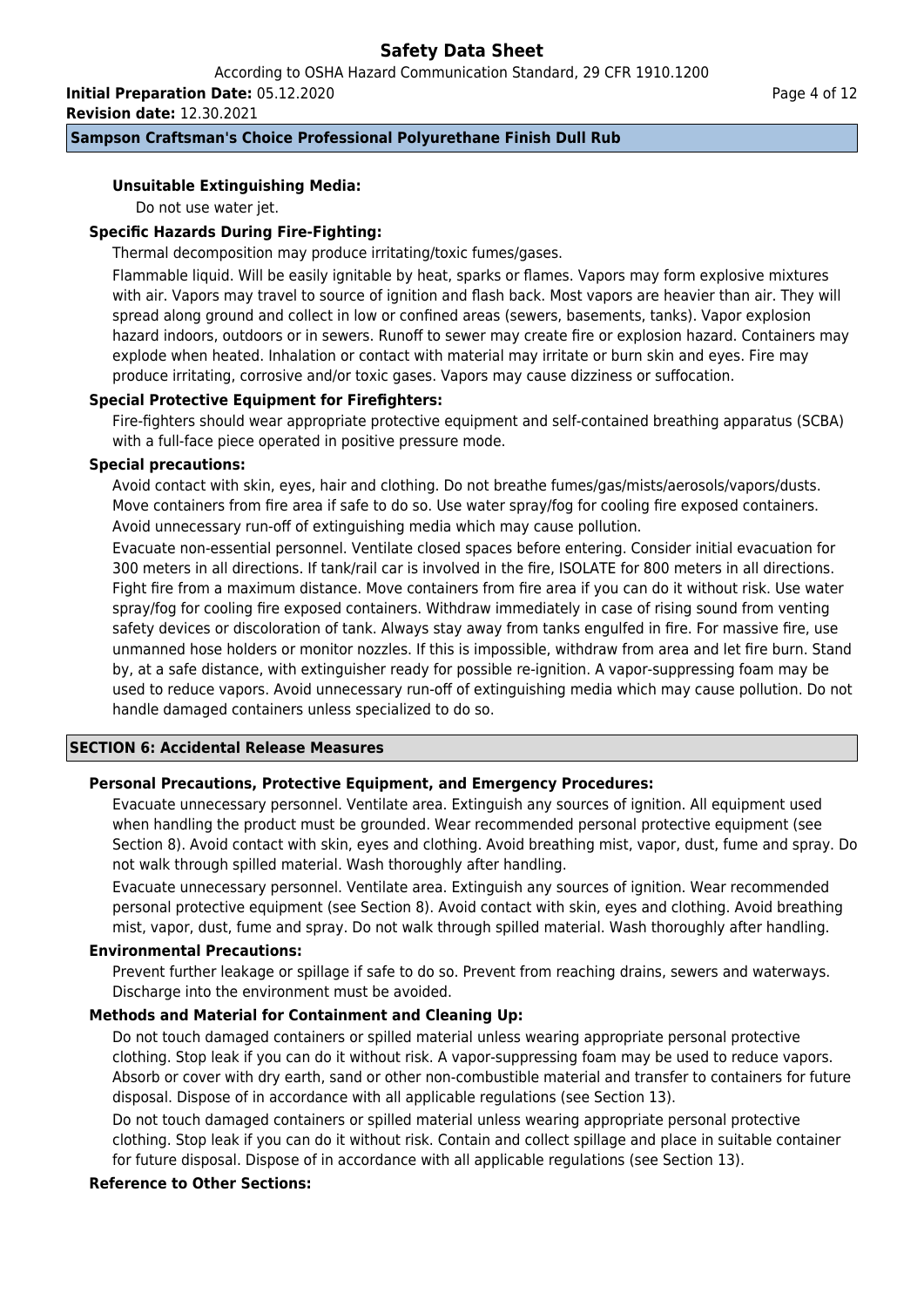According to OSHA Hazard Communication Standard, 29 CFR 1910.1200

**Initial Preparation Date:** 05.12.2020

**Revision date:** 12.30.2021

### **Sampson Craftsman's Choice Professional Polyurethane Finish Dull Rub**

For personal protective equipment see Section 8. For disposal see Section 13.

### **SECTION 7: Handling and Storage**

# **Precautions for Safe Handling:**

Use appropriate personal protective equipment (see Section 8). Use only with adequate ventilation. Avoid breathing mist/vapor/spray/dust. Do not eat, drink, smoke, or use personal products when handling chemical substances. Avoid contact with skin, eyes and clothing. Wash affected areas thoroughly after handling. Keep away from incompatible materials (See Section 10). Keep containers tightly closed when not in use.

Keep away from heat, hot surfaces, sparks, open flames and other ignition sources. No smoking. Use explosion-proof electrical, ventilating and lighting equipment. Take action to prevent static discharges. Handle containers with caution. Use appropriate personal protective equipment (see Section 8). Use only with adequate ventilation. Avoid breathing mist/vapor/spray/dust. Do not eat, drink, smoke, or use personal products when handling chemical substances. Avoid contact with skin, eyes and clothing. Wash affected areas thoroughly after handling. Keep away from incompatible materials (See Section 10). Keep containers tightly closed when not in use.

# **Conditions for Safe Storage, Including Any Incompatibilities:**

Store in cool, dry, well-ventilated location out of direct sunlight. Keep away from food and beverages. Protect from freezing and physical damage. Store away from heat, open flames and other sources of ignition. Keep container tightly sealed. Store away from incompatible materials (See Section 10).

### **SECTION 8: Exposure Controls/Personal Protection**

Only those substances with limit values have been included below.

# **Occupational Exposure Limit Values:**

| Country (Legal Basis)      | <b>Substance</b>                            | <b>Identifier</b> | <b>Permissible concentration</b>                                                                        |
|----------------------------|---------------------------------------------|-------------------|---------------------------------------------------------------------------------------------------------|
| lweel                      | Methyl ethyl ketoxime                       | $96-29-7$         | 8-Hour TWA: 36 mg/m <sup>3</sup> (10 ppm)                                                               |
| Iniosh                     | Distillates (petroleum), hydrotreated light | 64742-47-8        | REL-TWA: 350 mg/m <sup>3</sup> (up tp 10 hr<br>[petroleum distillates, naphtha])                        |
|                            | Distillates (petroleum), hydrotreated light | 64742-47-8        | Ceiling Limit: 1800 mg/m <sup>3</sup> ([15<br>min] petroleum distillates,<br>naphtha)                   |
|                            | Distillates (petroleum), hydrotreated light | 64742-47-8        | REL-TWA: 100 mg/m <sup>3</sup> (up to 10 hr<br>l[kerosene])                                             |
| IOSHA                      | Distillates (petroleum), hydrotreated light | 64742-47-8        | 8-Hour TWA-PEL: 2000 mg/m <sup>3</sup> (500)<br>ppm [aliphatic hydrocarbons])                           |
| United States (California) | Distillates (petroleum), hydrotreated light | 64742-47-8        | 8-Hour TWA-PEL: 1600 mg/m <sup>3</sup> (400<br>ppm [aliphatic hydrocarbons])                            |
| lacgih                     | Distillates (petroleum), hydrotreated light | 64742-47-8        | TLV-TWA: 200 mg/m <sup>3</sup> (Kerosene<br>and jet-fuels [non-aerosol], as<br>total hydrocarbon vapor) |

# **Biological Limit Values:**

No biological exposure limits noted for the ingredient(s).

### **Information on Monitoring Procedures:**

Not determined or not applicable.

# **Appropriate Engineering Controls:**

Emergency eye wash stations and safety showers should be available in the immediate vicinity of use or handling. Provide adequate ventilation to maintain the airborne concentrations of vapor, mists, and/or dusts below the applicable workplace exposure limits, while observing recognized national standards (or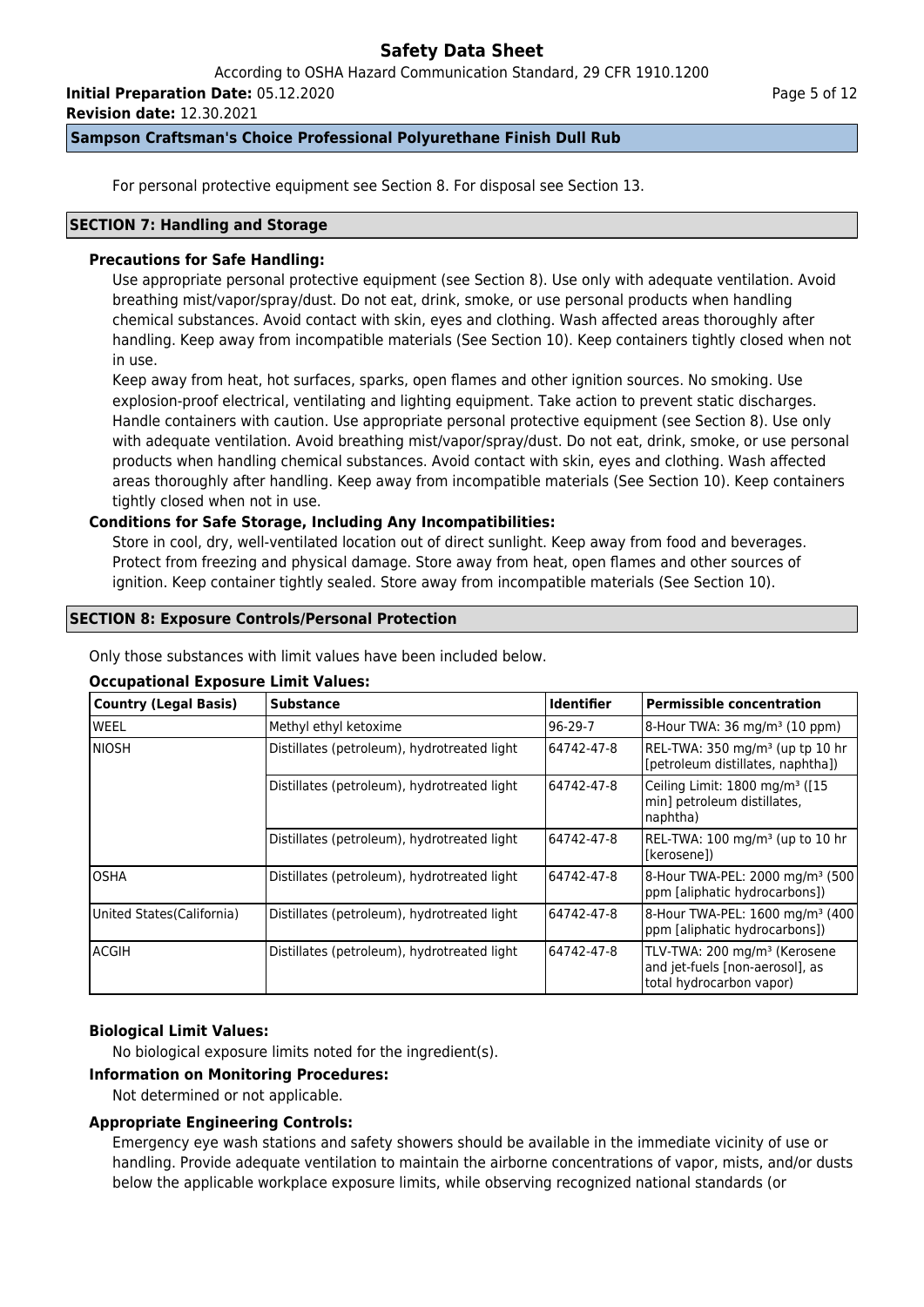According to OSHA Hazard Communication Standard, 29 CFR 1910.1200

**Initial Preparation Date:** 05.12.2020

**Revision date:** 12.30.2021

### **Sampson Craftsman's Choice Professional Polyurethane Finish Dull Rub**

equivalent).

### **Personal Protection Equipment**

### **Eye and Face Protection:**

Safety glasses or goggles. Use eye protection equipment that has been tested and approved by recognized national standards (or equivalent).

### **Skin and Body Protection:**

Chemical resistant, impervious gloves approved by the appropriate standards. Gloves must be inspected prior to use. Avoid skin contact with used gloves. Appropriate techniques should be used to remove used gloves and contaminated clothing. Personal protective equipment for the body should be selected based on the task being performed and the risks involved and should be approved by a specialist before handling this product. Ensure that all personal protective equipment is approved by recognized national standards (or equivalent).

# **Respiratory Protection:**

If engineering controls do not maintain airborne concentrations below the applicable workplace exposure limits, or to an acceptable level (if exposure limits have not been established), a respirator approved by recognized national standards (or equivalent) must be worn.

### **General Hygienic Measures:**

When handling chemical products, do not eat, drink or smoke. Wash hands after handling, before breaks, and at the end of the workday. Avoid contact with skin, eyes and clothing. Wash contaminated clothing before reuse. Perform routine housekeeping.

### **SECTION 9: Physical and Chemical Properties**

### **Information on Basic Physical and Chemical Properties**

| <b>Appearance</b>                         | Amber liquid        |
|-------------------------------------------|---------------------|
| Odor                                      | Mild                |
| <b>Odor threshold</b>                     | N/A                 |
| pH                                        | N/A                 |
| <b>Melting point/freezing point</b>       | N/A                 |
| Initial boiling point/range               | 155°C               |
| Flash point (closed cup)                  | $> 38^{\circ}$ C    |
| <b>Evaporation rate</b>                   | N/A                 |
| <b>Flammability (solid, gas)</b>          | N/A                 |
| <b>Upper flammability/explosive limit</b> | $0.75 - 1.2%$       |
| Lower flammability/explosive limit        | N/A                 |
| <b>Vapor pressure</b>                     | N/A                 |
| <b>Vapor density</b>                      | Heavier than air    |
| <b>Density</b>                            | $0.88 + -0.02$ g/cc |
| <b>Relative density</b>                   | $0.88 + - 0.02$     |
| <b>Solubilities</b>                       | N/A                 |
| Partition coefficient (n-octanol/water)   | N/A                 |
| <b>Auto/Self-ignition temperature</b>     | N/A                 |
| <b>Decomposition temperature</b>          | N/A                 |
| <b>Dynamic viscosity</b>                  | N/A                 |
| <b>Kinematic viscosity</b>                | N/A                 |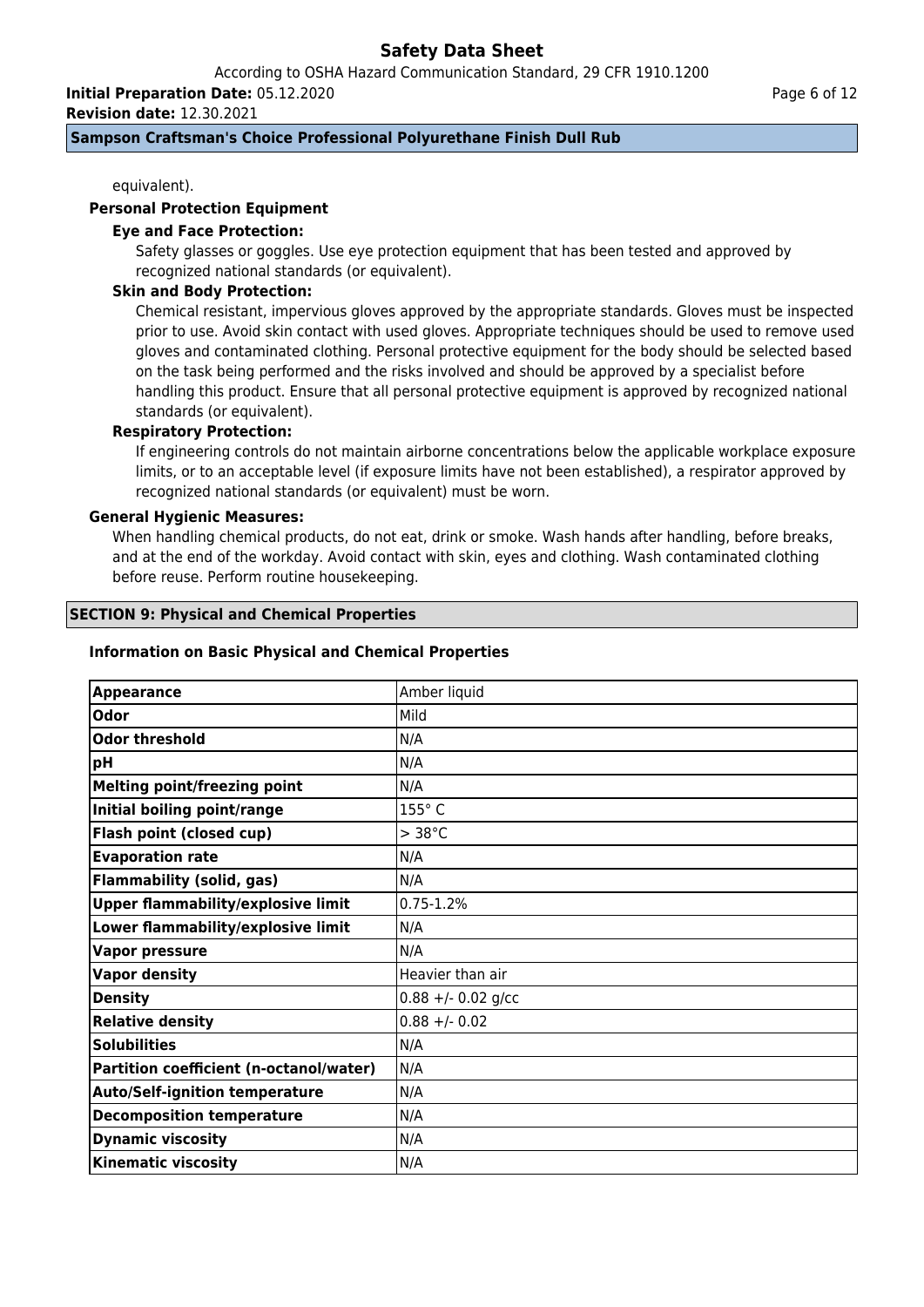According to OSHA Hazard Communication Standard, 29 CFR 1910.1200

**Initial Preparation Date:** 05.12.2020

**Revision date:** 12.30.2021

### **Sampson Craftsman's Choice Professional Polyurethane Finish Dull Rub**

| <b>Explosive properties</b> | IN/A |
|-----------------------------|------|
| <b>Oxidizing properties</b> | N/A  |

### **SECTION 10: Stability and Reactivity**

### **Reactivity:**

Not reactive under recommended handling and storage conditions.

### **Chemical Stability:**

Stable under recommended handling and storage conditions.

### **Possibility of Hazardous Reactions:**

Hazardous reactions are not anticipated under recommended conditions of handling and storage.

#### **Conditions to Avoid:**

Extreme heat, open flames, hot surfaces, sparks, ignition sources and incompatible materials. Extreme heat, open flames, hot surfaces, sparks, ignition sources, static electricity and incompatible materials. Vapor accumulation in low or confined areas.

#### **Incompatible Materials:**

None known.

# **Hazardous Decomposition Products:**

Under normal conditions of storage and use, hazardous decomposition products should not be produced.

### **SECTION 11: Toxicological Information**

#### **Acute Toxicity**

**Assessment:** Based on available data, the classification criteria are not met.

### **Product Data:** No data available.

# **Substance Data:**

| <b>Name</b>                                    | <b>Route</b>    | Result                                                   |
|------------------------------------------------|-----------------|----------------------------------------------------------|
| Distillates (petroleum),<br>hydrotreated light | loral           | LD50 Rat: >5000 mg/kg                                    |
|                                                | ldermal         | LD50 Rabbit: >2000 mg/kg                                 |
|                                                | inhalation      | LC50 Rat: >5.28 mg/L (4 hr [vapor])                      |
| Methyl ethyl ketoxime                          | loral           | LD50 Rat: 2326 mg/kg                                     |
|                                                | ldermal         | LD50 Rabbit: $> 1000$ mg/kg                              |
|                                                | Dermal ATE      | LD50 Rabbit: 1100 mg/kg                                  |
|                                                | <b>Oral ATE</b> | LD50 Rat: 100 mg/kg                                      |
|                                                | inhalation      | $ L C50 \text{ Rat:} > 4.83 \text{ mg/L}$ (4 hr (vapor)) |

# **Skin Corrosion/Irritation**

# **Assessment:**

Causes skin irritation.

# **Product Data:**

No data available.

### **Substance Data:**

| $\sqrt{\mathsf{Name}}$ | Result                   |
|------------------------|--------------------------|
| Methyl ethyl ketoxime  | ICauses skin irritation. |

### **Serious Eye Damage/Irritation**

**Assessment:**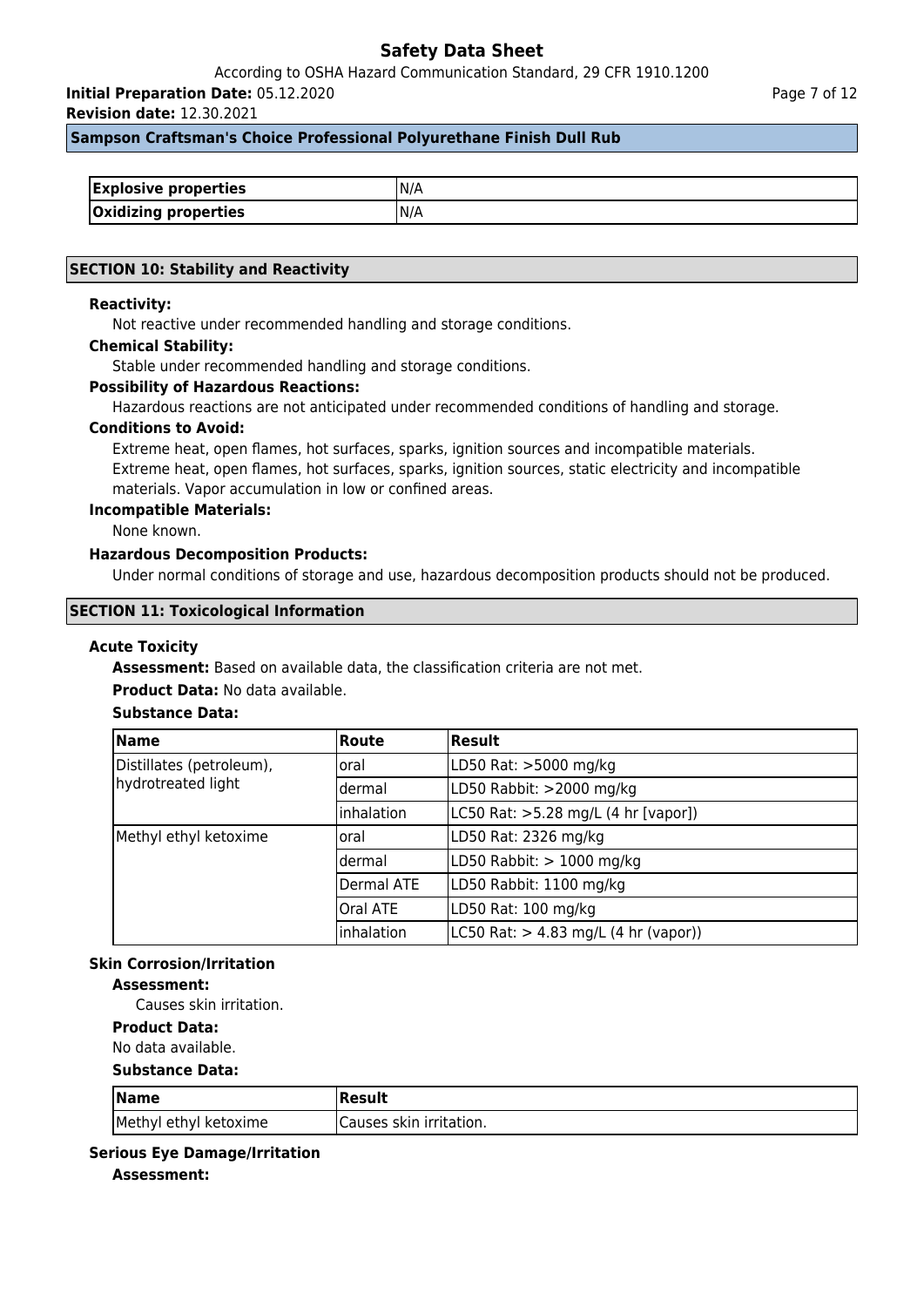According to OSHA Hazard Communication Standard, 29 CFR 1910.1200

**Initial Preparation Date:** 05.12.2020

**Revision date:** 12.30.2021

# **Sampson Craftsman's Choice Professional Polyurethane Finish Dull Rub**

Causes serious eye irritation.

### **Product Data:**

No data available.

### **Substance Data:**

| <b>Name</b>           | Result                      |
|-----------------------|-----------------------------|
| Methyl ethyl ketoxime | (Causes serious eye damage. |

### **Respiratory or Skin Sensitization**

### **Assessment:**

May cause an allergic skin reaction.

# **Product Data:**

No data available.

#### **Substance Data:**

| <b>Name</b>           | Result                                |
|-----------------------|---------------------------------------|
| Methyl ethyl ketoxime | IMay cause an allergic skin reaction. |

### **Carcinogenicity**

**Assessment:** Based on available data, the classification criteria are not met.

#### **Product Data:** No data available.

# **Substance Data:**

| <b>Name</b>           | <b>Species</b> | Result             |
|-----------------------|----------------|--------------------|
| Methyl ethyl ketoxime |                | IMay cause cancer. |

# **International Agency for Research on Cancer (IARC):**

| <b>Name</b>                                    | <b>Classification</b> |
|------------------------------------------------|-----------------------|
| Distillates (petroleum),<br>hydrotreated light | Not Applicable        |
| Methyl ethyl ketoxime                          | Not Applicable        |

# **National Toxicology Program (NTP):**

| <b>Name</b>                                    | <b>Classification</b> |
|------------------------------------------------|-----------------------|
| Distillates (petroleum),<br>hydrotreated light | Not Applicable        |
| Methyl ethyl ketoxime                          | Not Applicable        |

### **OSHA Carcinogens:** Not applicable

### **Germ Cell Mutagenicity**

**Assessment:** Based on available data, the classification criteria are not met.

### **Product Data:**

No data available.

**Substance Data:** No data available.

# **Reproductive Toxicity**

**Assessment:** Based on available data, the classification criteria are not met.

### **Product Data:**

No data available.

**Substance Data:** No data available.

# **Specific Target Organ Toxicity (Single Exposure)**

# **Assessment:**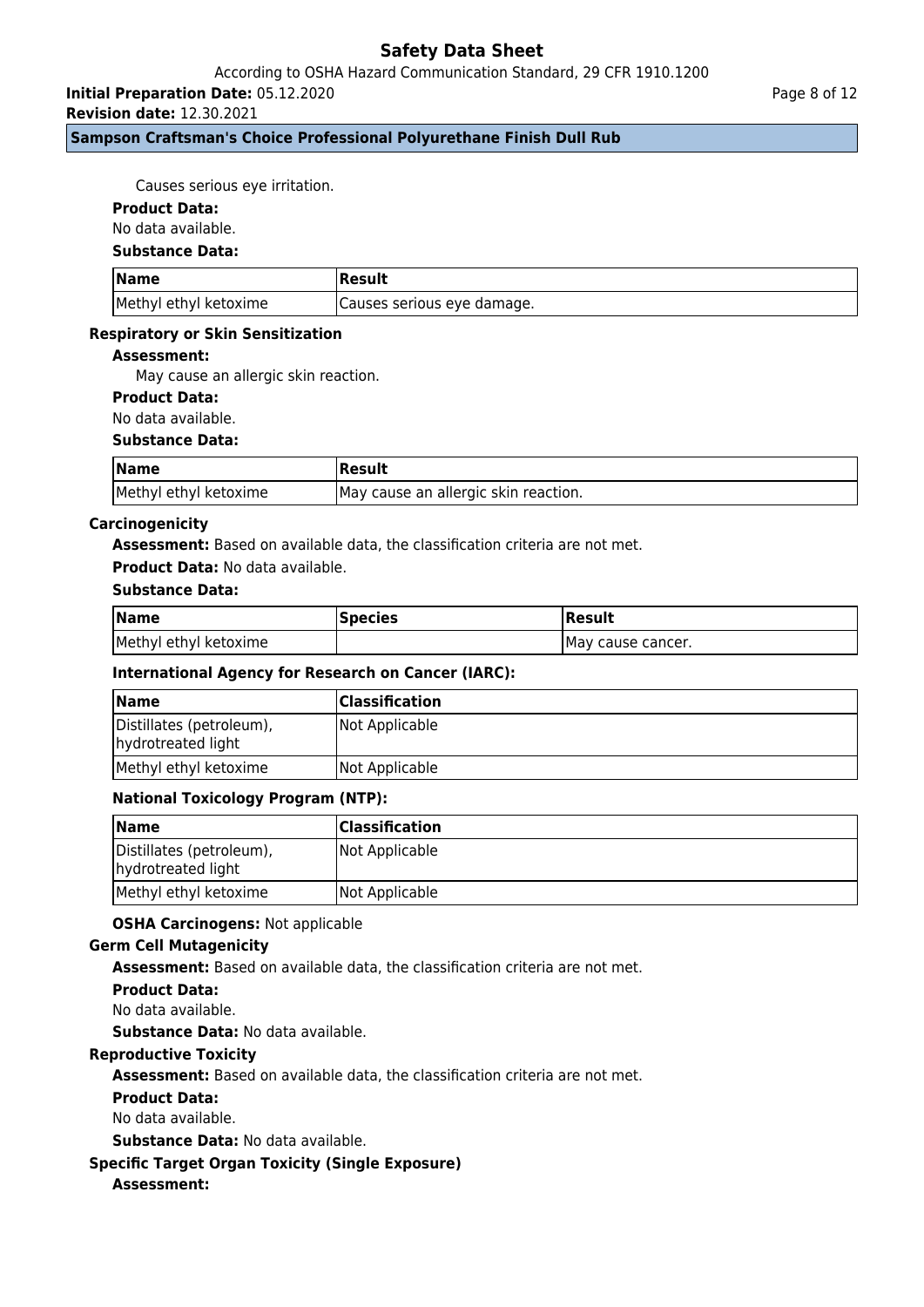According to OSHA Hazard Communication Standard, 29 CFR 1910.1200

**Initial Preparation Date:** 05.12.2020

**Revision date:** 12.30.2021

**Sampson Craftsman's Choice Professional Polyurethane Finish Dull Rub**

May cause drowsiness or dizziness.

# **Product Data:**

No data available.

### **Substance Data:**

| <b>Name</b>           | Result                                  |
|-----------------------|-----------------------------------------|
| Methyl ethyl ketoxime | May cause drowsiness or dizziness.      |
|                       | Causes damage to the respiratory tract. |

### **Specific Target Organ Toxicity (Repeated Exposure)**

**Assessment:** Based on available data, the classification criteria are not met.

**Product Data:**

No data available.

### **Substance Data:**

| <b>Name</b>           | Result                                                                           |
|-----------------------|----------------------------------------------------------------------------------|
| Methyl ethyl ketoxime | May cause damage to the blood system through prolonged or repeated<br>Texposure. |

### **Aspiration toxicity**

**Assessment:** Based on available data, the classification criteria are not met.

# **Product Data:**

No data available.

### **Substance Data:**

| <b>Name</b>              | <b> Result</b>                                |
|--------------------------|-----------------------------------------------|
| Distillates (petroleum), | May be fatal if swallowed and enters airways. |
| hydrotreated light       |                                               |

# **Information on Likely Routes of Exposure:**

### No data available.

# **Symptoms Related to the Physical, Chemical, and Toxicological Characteristics:** No data available.

**Other Information:**

No data available.

### **SECTION 12: Ecological Information**

# **Acute (Short-Term) Toxicity**

**Assessment:** Based on available data, the classification criteria are not met. **Product Data:** No data available.

### **Substance Data:**

| <b>Name</b>                                    | <b>Result</b>                                                         |  |  |  |
|------------------------------------------------|-----------------------------------------------------------------------|--|--|--|
| Distillates (petroleum),<br>hydrotreated light | Fish LC50 Lepomis macrochirus: 2.2 mg/L (96 hr)                       |  |  |  |
|                                                | Aquatic Invertebrates EC50 Daphnia magna: 1.4 mg/L (48 hr)            |  |  |  |
|                                                | Aquatic Plants EC50 Pseudokirchneriella subcapitata: 6.7 mg/L (72 hr) |  |  |  |
| Methyl ethyl ketoxime                          | Fish LC50 Oryzias latipes: > 100 mg/L (96 hr)                         |  |  |  |
|                                                | Aquatic Invertebrates EC50 Daphnia magna: 201 mg/L (48 hr)            |  |  |  |
|                                                | Aquatic Plants EC50 Scenedesmus capricornutum: 6.09 mg/L (72 hr)      |  |  |  |

# **Chronic (Long-Term) Toxicity**

**Assessment:** Based on available data, the classification criteria are not met.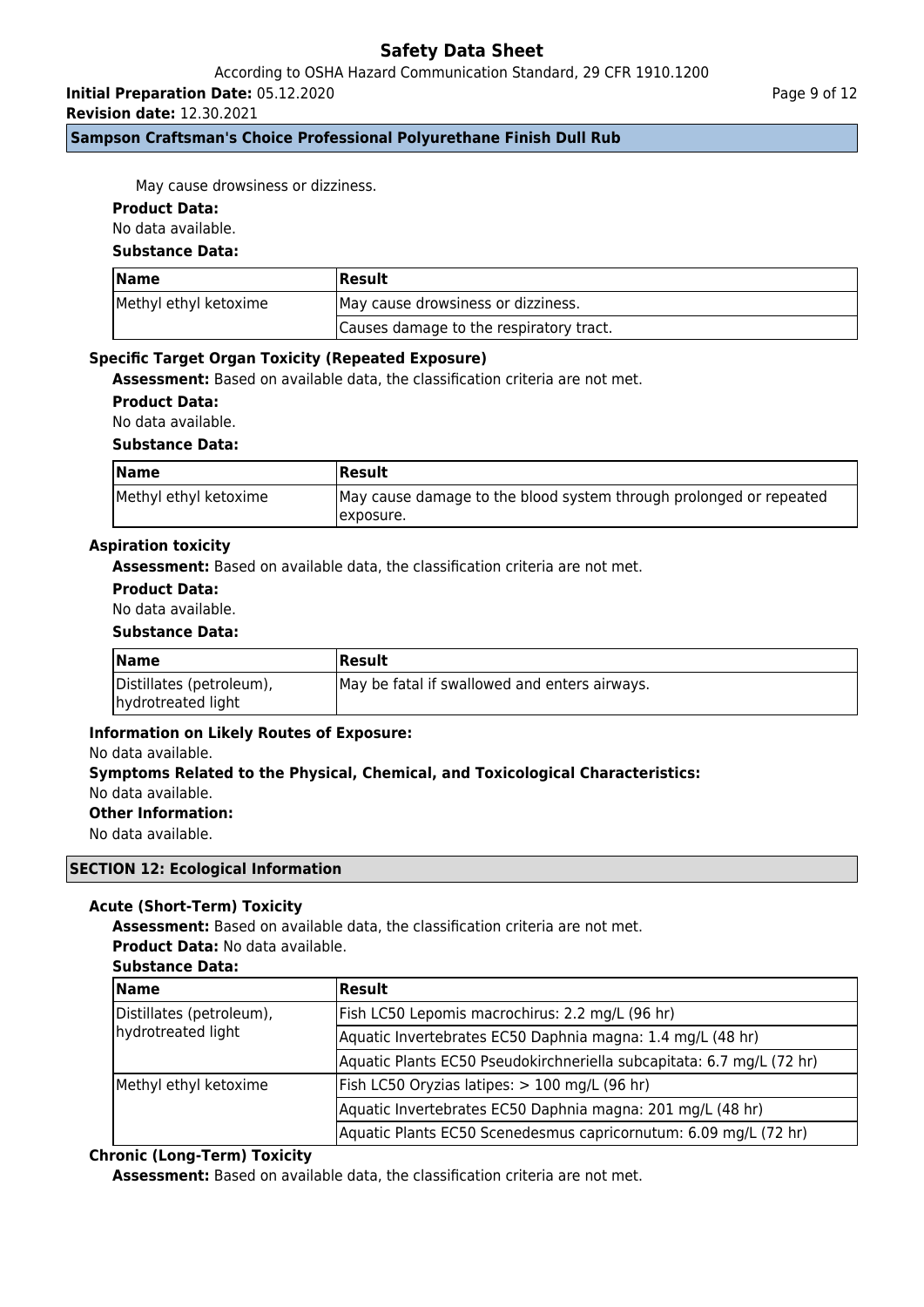According to OSHA Hazard Communication Standard, 29 CFR 1910.1200

**Initial Preparation Date:** 05.12.2020

**Revision date:** 12.30.2021

Page 10 of 12

# **Sampson Craftsman's Choice Professional Polyurethane Finish Dull Rub**

# **Product Data:** No data available.

# **Substance Data:**

| <b>Name</b>                                    | <b>Result</b>                                                    |
|------------------------------------------------|------------------------------------------------------------------|
| Methyl ethyl ketoxime                          | Fish NOEC Oryzias latipes: 50 mg/L (14 d)                        |
|                                                | Aquatic Invertebrates NOEC Daphnia magna: >= 100 mg/L (21 d)     |
|                                                | Aquatic Plants NOEC Scenedesmus capricornutum: 1.02 mg/L (72 hr) |
| Distillates (petroleum),<br>hydrotreated light | Aquatic Invertebrates EC50 Daphnia magna: 0.81 mg/L (21 d)       |

### **Persistence and Degradability**

### **Product Data:** No data available.

### **Substance Data:**

| <b>Name</b>                                    | Result                                                           |  |  |  |
|------------------------------------------------|------------------------------------------------------------------|--|--|--|
| Methyl ethyl ketoxime                          | Inherently biodegradable (70% degradation after 18 days).        |  |  |  |
| Distillates (petroleum),<br>hydrotreated light | Substance is considered to be inherently biodegradable in water. |  |  |  |

# **Bioaccumulative Potential**

# **Product Data:** No data available.

### **Substance Data:**

| Name                                           | <b>Result</b>                                                                                                                                                        |
|------------------------------------------------|----------------------------------------------------------------------------------------------------------------------------------------------------------------------|
| Methyl ethyl ketoxime                          | <b>IBCF: 5.8</b>                                                                                                                                                     |
| Distillates (petroleum),<br>hydrotreated light | This substance is a hydrocarbon UVCB. Standard tests for this endpoint are<br>intended for single substances and are not appropriate for this complex<br>Isubstance. |

# **Mobility in Soil**

# **Product Data:** No data available.

### **Substance Data:**

| <b>Name</b>                                    | <b>Result</b>                                                                                                                                                        |
|------------------------------------------------|----------------------------------------------------------------------------------------------------------------------------------------------------------------------|
| Distillates (petroleum),<br>hydrotreated light | This substance is a hydrocarbon UVCB. Standard tests for this endpoint are<br>intended for single substances and are not appropriate for this complex<br>Isubstance. |

# **Results of PBT and vPvB assessment**

# **Product Data:**

**PBT assessment:** This product does not contain any substances that are assessed to be a PBT. **vPvB assessment:** This product does not contain any substances that are assessed to be a vPvB.

# **Substance Data:**

### **PBT assessment:**

| Methyl ethyl ketoxime                          | The substance is not PBT.                                                                                                               |  |  |  |  |
|------------------------------------------------|-----------------------------------------------------------------------------------------------------------------------------------------|--|--|--|--|
| Distillates (petroleum),<br>hydrotreated light | This substance is a UVCB and does not contain constituents included in<br>the SVHC candidate list as PBT at concentrations above 0.1%.  |  |  |  |  |
| vPvB assessment:                               |                                                                                                                                         |  |  |  |  |
| Methyl ethyl ketoxime                          | The substance is not vPvB.                                                                                                              |  |  |  |  |
| Distillates (petroleum),<br>hydrotreated light | This substance is a UVCB and does not contain constituents included in<br>the SVHC candidate list as vPvB at concentrations above 0.1%. |  |  |  |  |

**Other Adverse Effects:** No data available.

# **SECTION 13: Disposal Considerations**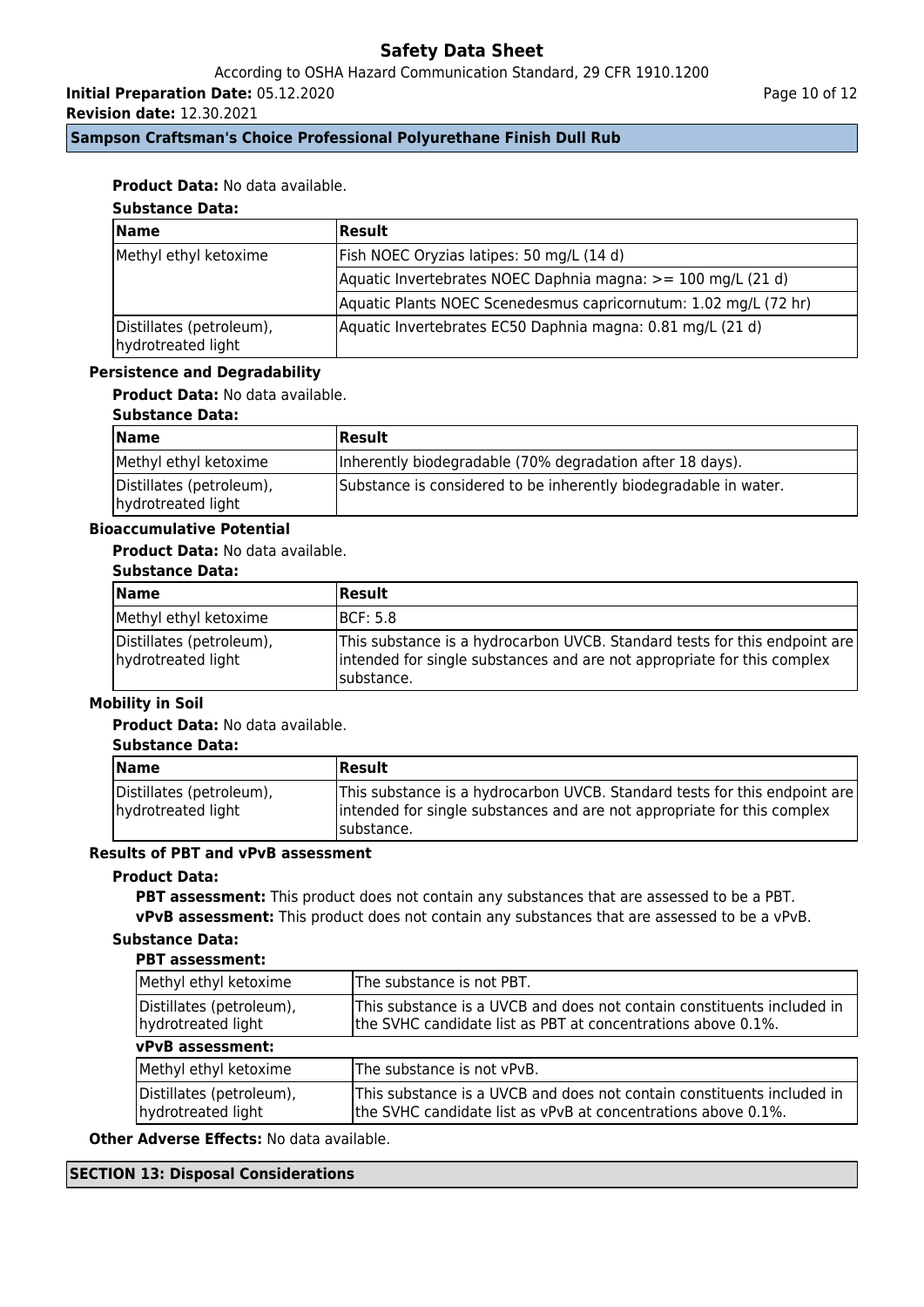According to OSHA Hazard Communication Standard, 29 CFR 1910.1200 **Initial Preparation Date:** 05.12.2020

**Revision date:** 12.30.2021

# **Sampson Craftsman's Choice Professional Polyurethane Finish Dull Rub**

# **Disposal Methods:**

Dispose of in accordance with local, state, and federal laws and regulations. Under RCRA, it is the responsibility of the user of the product to determine, at the time of disposal, whether the product meets RCRA criteria for hazardous waste. Do not dump into any sewers, on the ground or into any body of water. Store material for disposal as indicated in Section 7 Handling and Storage.

# **Contaminated packages:**

Not determined or not applicable.

# **SECTION 14: Transport Information**

# **United States Transportation of Dangerous Goods (49 CFR DOT)**

| UN Number                           | UN 1263, Combustible, No red label required |
|-------------------------------------|---------------------------------------------|
| <b>UN Proper Shipping Name</b>      | Paint                                       |
| UN Transport Hazard Class(es)       |                                             |
| <b>Packing Group</b>                | Ш                                           |
| <b>Environmental Hazards</b>        | <b>None</b>                                 |
| <b>Special Precautions for User</b> | None                                        |

# **International Maritime Dangerous Goods (IMDG)**

| UN Number                           | UN1263 |
|-------------------------------------|--------|
| UN Proper Shipping Name             | Paint  |
| UN Transport Hazard Class(es)       |        |
|                                     |        |
| <b>Packing Group</b>                | Ш      |
| <b>Environmental Hazards</b>        | l None |
| <b>Special Precautions for User</b> | l None |

# **International Air Transport Association Dangerous Goods Regulations (IATA-DGR)**

| UN Number                           | UN1263 |
|-------------------------------------|--------|
| UN Proper Shipping Name             | Paint  |
| UN Transport Hazard Class(es)       |        |
| <b>Packing Group</b>                | Ш      |
| <b>Environmental Hazards</b>        | None   |
| <b>Special Precautions for User</b> | None   |

# **SECTION 15: Regulatory Information**

# **United States Regulations**

**Inventory Listing (TSCA):** All ingredients are listed-active or exempt.

**Significant New Use Rule (TSCA Section 5):** None of the ingredients are listed.

**Export Notification under TSCA Section 12(b):** None of the ingredients are listed.